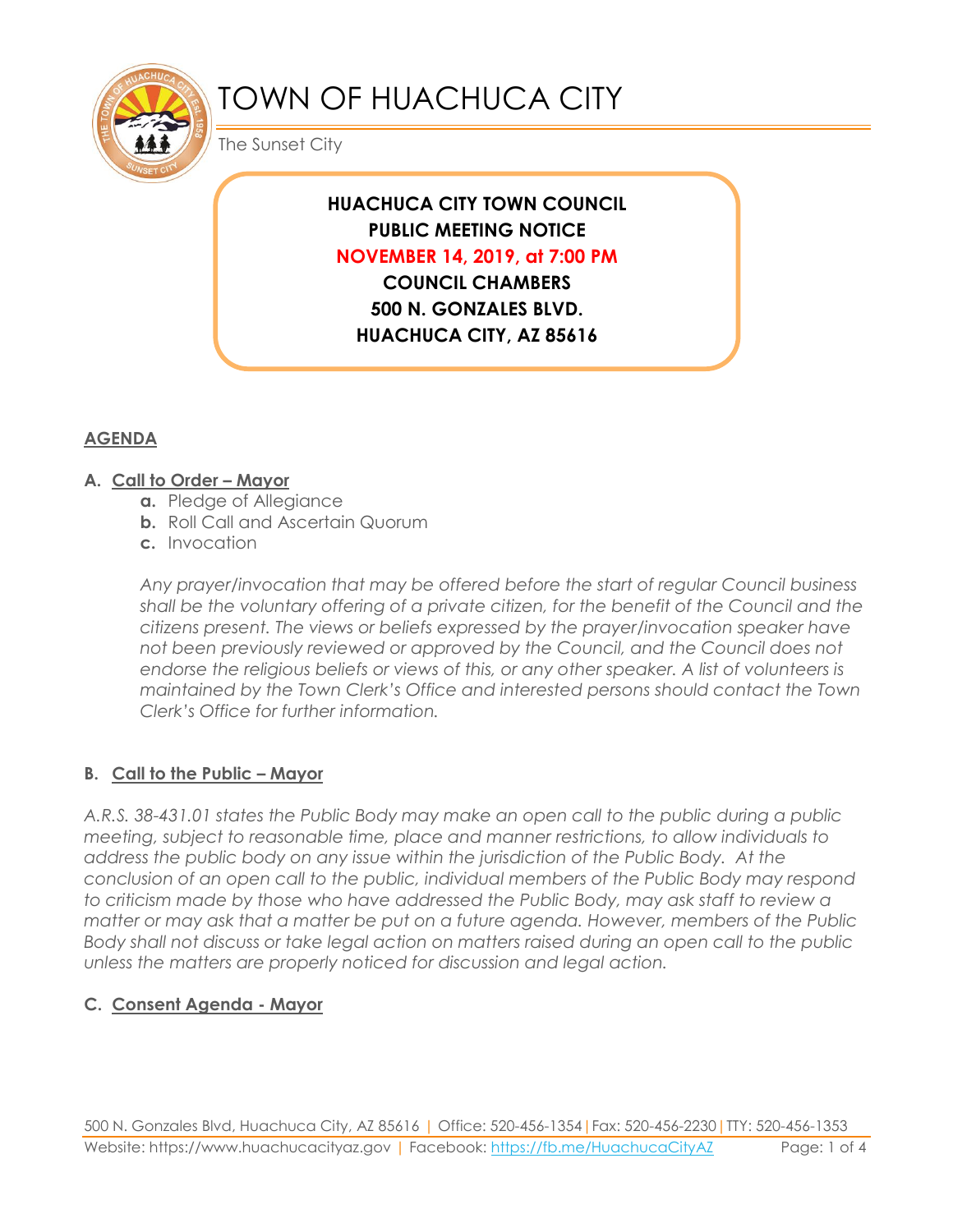*All items listed in the Consent Agenda are considered routine matters and will be enacted by one motion of the Council. There will be no separate discussion of these items unless a Member of the Town Council requests that an item or items be removed for discussion. Council Members may ask questions without removal of the item from the Consent Agenda. Items removed from the Consent Agenda are considered in their normal sequence as listed on the agenda, unless called out of sequence.*

- **C.1 Consider approval of the minutes of the Council meeting held on October 24, 2019.**
- **C.2 Consider approval of the minutes of the Council work session held on October 24, 2019.**
- **C.3 Consider approval of the Payment Approval Report in the amount of \$ 82,735.94.**
- **C.4 Consider acceptance of Lt. Joe Glowacki's resignation from the PSPRS local board**
- **C.5 Consider approval of payment of \$19,684.80 to Hugh A. Walker Enterprises for completion of geologic/groundwater data report for Town landfill.**
- **C.6 Authorize the declaration as surplus property the following items, to be sold by auction or otherwise disposed of in accordance with Town Policy:**
	- **A. Lot of brooms for street sweeper**
	- **B. Lot of 10 R22.5 tires**

#### **D.** Unfinished Business before the Council - Mayor

*Public comment will be taken at the beginning of each agenda item, after the subject has been announced by the Mayor and explained by staff. Any citizen, who wishes, may speak one time for five minutes on each agenda item before or after Council discussion. Questions from Council Members, however, may be directed to staff or a member of the public through the Mayor at any time.*

#### **E. New Business Before Council - Mayor**

*Public comment will be taken at the beginning of each agenda item, after the subject has been announced by the Mayor and explained by staff. Any citizen, who wishes, may speak one time for five minutes on each agenda item before or after Council discussion. Questions from Council Members, however, may be directed to staff or a member of the public through the Mayor at any time.* 

**E.1 Discussion and or/Action [Mayor Wallace]:** Vote to select a candidate to fill the vacancy created by the passing of Walter Welsch. The selected candidate may be sworn in and may take their seat with the Council.

**E.2 Discussion and or/Action [Mayor Wallace]:** Council recognition of Lieutenant Joseph Glowacki's service to the Town of Huachuca City.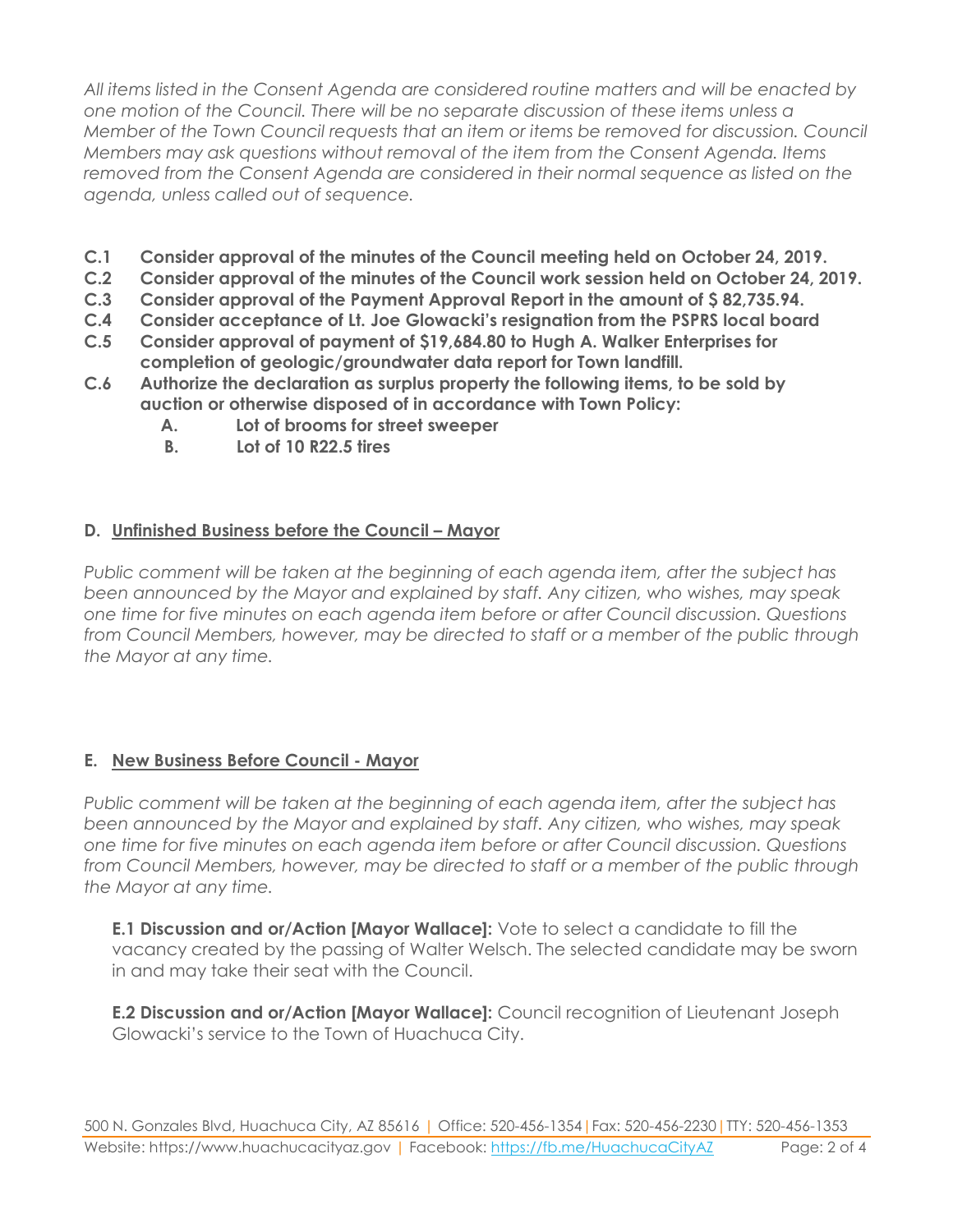#### **E.3 Discussion and or/Action October Town Finance Report [Spencer Forsberg]**

**E.4 Discussion and or/Action [Mayor Wallace]:** Council letter in support of the Town's USDA Equipment/Facilities grant application to help fund the purchase of two police vehicles.

**E.5 Discussion and or/Action [Mayor Wallace]:** Council approval for street closures for Town Christmas Parade scheduled for December 14, 2019.

**E.7 Discussion and or/Action [Manager Williams]:** Adoption of Resolution No. 2019-32 approving an Intergovernmental Agreement with the City of Sierra Vista for Emergency Sianal Maintenance.

**E.8 Discussion and or/Action [Mayor Wallace**]: Council acceptance of resignation of Town Manager Matthew Williams with his last day of employment to be December 22, 2019.

**E.9 Discussion and or/Action [Manager Williams]:** Council approval of updates to the Town Manager's job description and job posting, and Council direction to begin the search for a new Town Manager.

**E.10 Discussion and or/Action [Manager Williams]:** Council approval of retention of Interim Public Management to assist with locating an Interim Town Manager.

**E.11 Discussion and or/Action [Manager Williams]:** Council approval of exit interview format for the Town Manager.

**E.12 Discussion and/or Action [Mayor Wallace]:** CONSIDERATION AND POSSIBLE ADOPTION OF RESOLUTION NO, 2019-33 APPROVING THE SALE AND EXECUTION AND DELIVERY OF AN EXCISE TAX REVENUE OBLIGATION, TAXABLE SERIES 2019, EVIDENCING ALL OF THE INTERESTS OF THE HOLDER THEREOF IN A PURCHASE AGREEMENT FROM THE CITY; APPROVING THE FORM AND AUTHORIZING THE EXECUTION AND DELIVERY OF SUCH PURCHASE AGREEMENT AND OTHER NECESSARY AGREEMENTS FOR SUCH SALE; DELEGATING AUTHORITY TO DETERMINE CERTAIN MATTERS AND TERMS WITH RESPECT TO THE FOREGOING AND DECLARING AN EMERGENCY.

**E.13 Discussion and/or Action [Town Attorney]:** The Council might vote to go into Executive [closed] session, pursuant to A.R.S. 38-431.03(A) (3) & (4), for legal advice concerning the settlement agreement with Dusk till Dawn, financing and acquisition of the property.

**E.14 Discussion and/or Action [Town Attorney]:** The Council might vote to go into Executive [closed] session, pursuant to A.R.S. 38-431.03(A) (3) & (4), for legal advice and consultation concerning the water rights adjudication in Maricopa County Case No. W1-11-0245 ["In Re the General Adjudication of All Rights to Use Water in the Gila River System and Source"]. After the executive session, the Council might take action to direct the Town's attorneys and authorize them to engage Chuck Dickens, a licensed geologist, to provide